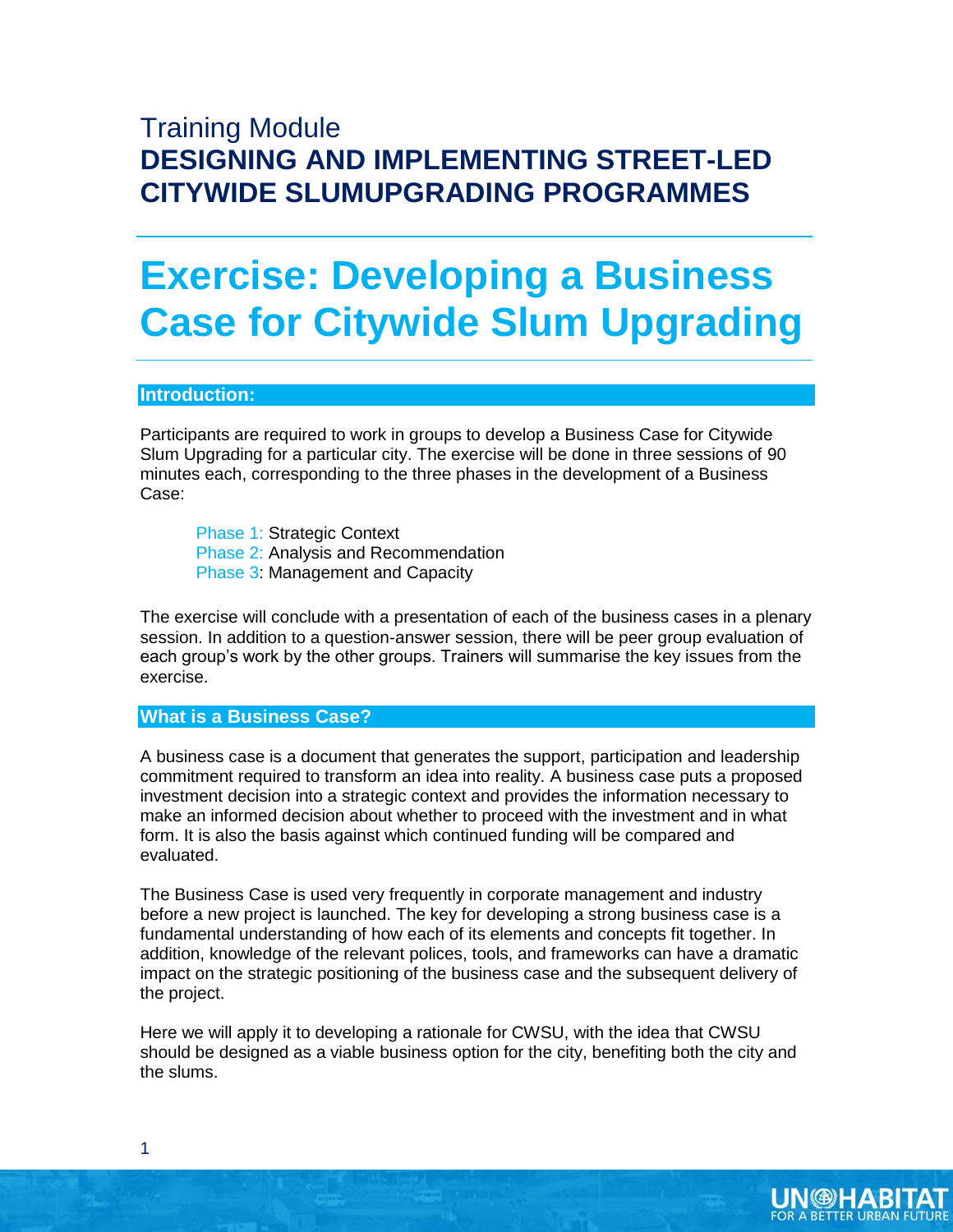#### **Phases and Steps of a Business Case**

# *Phase 1: Strategic Context*

The purpose of the Strategic Context phase is to establish the case for change and clearly define the need for the CWSU programme. To do this effectively, the following key questions should be addressed at the outset:

| Where are we now?                          | Describe the current situation of slums and informal<br>settlements                                                                                             |
|--------------------------------------------|-----------------------------------------------------------------------------------------------------------------------------------------------------------------|
| Where do we want to be?                    | Describe the vision and objectives                                                                                                                              |
| What is the need?                          | Describe the problem or opportunity and the proposal in<br>general terms                                                                                        |
| What has triggered the need for<br>change? | Describe the drivers for change                                                                                                                                 |
| What are we trying to achieve?             | Describe the desired outcomes                                                                                                                                   |
| What is the strategic fit?                 | Describes how the proposal fits with the city's development<br>- its goals, priorities, and policies; as well as those of the<br>national/ regional government. |

The focus of this phase is on the following:

#### **Step 1.1: Needs and Desired Outcomes**

The first step in developing a business case is to identify the need (problem or opportunity) and the desired outcomes. To do this effectively, due consideration should be given to the broader context. The group needs to spell out the vision and strategic objectives of the city's development (economic development, green city, social and economic equity may be elements of the vision), and identify the need for changing the situation of slums/ informal settlements in relation to this vision. What are the motivations and drivers for change? What are the desired outcomes of improving the living conditions of slum dwellers and how will they align with broader developmental issues of the city and the policy framework? Relating the proposal to strategic considerations will help clearly define the need and, ultimately, demonstrate the value of the CWSU to decision makers.

## *Phase 2: Analysis and Recommendation*

The Analysis and Recommendation phase is the point in the business case process where the following key questions should be answered:

| How will we get there?   | Present the viable options and associated costs and benefits of<br>each and the evaluation criteria that ultimately will be used to arrive<br>at an overall recommendation. |
|--------------------------|-----------------------------------------------------------------------------------------------------------------------------------------------------------------------------|
| What is the best option? | This question can best be answered by a financial and social<br>appraisal to ascertain funding, affordability, and cost balancing in<br>relation to benefits and risks.     |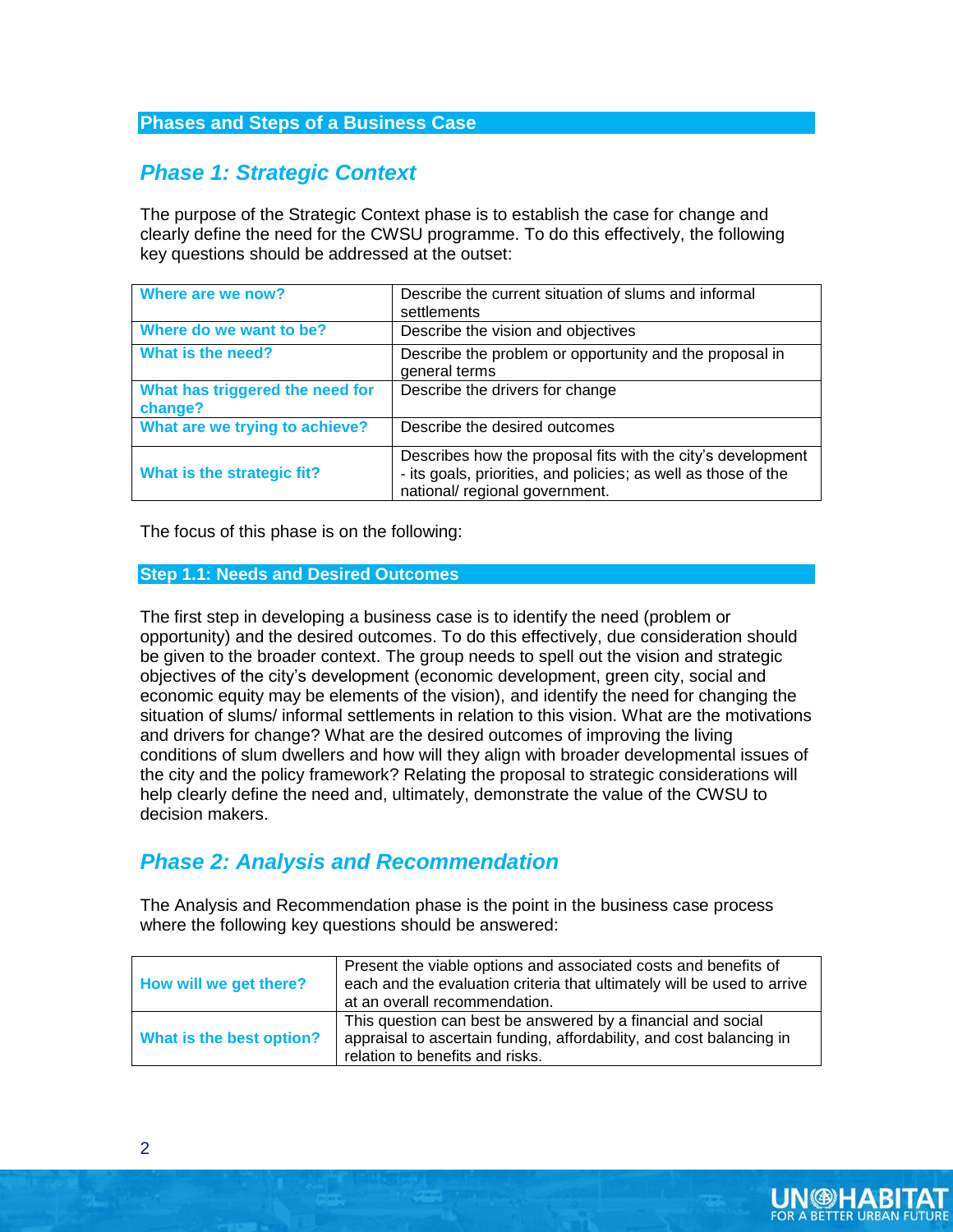While all phases of the business case development process are necessary, the Analysis and Recommendation phase is considered the heart of the business case. The focus of this phase is on the following:

#### **Step 2.1: Preliminary Options Analysis**

Having set the context and established a case for change, the next stage in the development of the business case focuses on the main options available for addressing the need. Although describing the preliminary range of options at this point does not require a detailed analysis, a comprehensive list of options—sometimes called a "long list"—should be produced and screened to demonstrate due diligence in the selection process. The options should to interventions for improving living conditions of slum dwellers and preventing slums. They should also consider the role of different stakeholders.

Once the screening is complete, details regarding the decision to either accept or reject an option for further analysis should be presented. The objective is to narrow the field of alternatives down to a reasonable number of viable options—sometimes called a "short list"—for rigorous analysis. For example, the broad options may be to improve slums where they are, to redevelop them completely by laying out new streets and reconstructing houses, or relocating residents to another place. *It is considered a best practice to include a minimum of three viable options for analysis, with one being the status quo option.*

#### **Step 2.2: Viable Options**

The objective of this step is to identify the preferred option from the short list of viable options that answer the need and the case for change. A more rigorous analysis of the viable options is conducted at this point in the business case by building on the previous section's analysis. The advantages and disadvantages (with supporting evidence) of each option should be explored and evaluated in terms of their financial and social costs (total or incremental) and risks.

#### **Step 2.3: Justification and Recommendation**

The justification supporting the recommendation to adopt the preferred option is critical to enable final decision making. With the detailed analysis of each viable option (including the status quo option) now complete, the goal of Step 2.3 is to identify a preferred option and demonstrate why the option is preferable over all others. For this key evaluation criteria need to be defined and the degree to which the requirements are addressed will be measured from the findings of the viable options analysis conducted in Step 2.2.

### *Phase 3: Management and Capacity*

This strategic-level phase should demonstrate to the business case's reviewers that the CWSU will be managed effectively. The reviewers—and all the stakeholders—need assurance that all the appropriate programme and outcome management strategies are